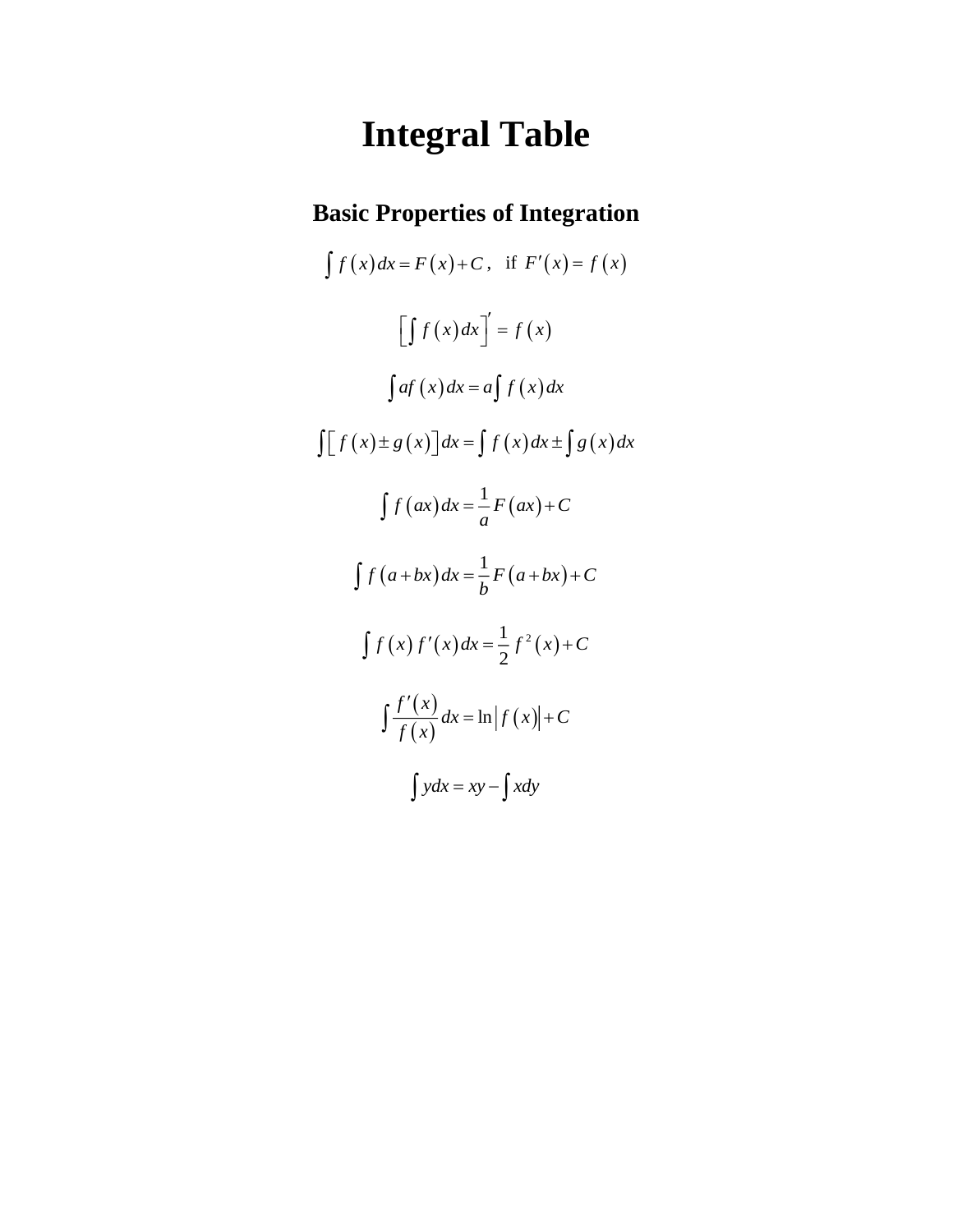#### **Common Integrals**

- 1. Simple Functions
- 2. Powers of *x*
- 3. Inverse Powers of *x*
- 4. Exponentials
- 5. Powers *and* Exponentials
- 6. Logarithms
- 7. Reciprocals *with* Logarithms
- 8. Powers *and* Logarithms
- 9. Trigonometric Functions: sine
- 10. Trigonometric Functions: cosine
- 11. Trigonometric Functions: tangent
- 12. Trigonometric Functions: cotangent
- 13. Trigonometric Functions: secant
- 14. Trigonometric Functions: cosecant
- 15. Products of Trigonometric Functions
- 16. Reciprocals of Trigonometric Functions
- 17. Reciprocals *with* Trigonometric Functions
- 18. Powers *and* Trigonometric Functions
- 19. Exponentials *and* Trigonometric Functions
- 20. Powers, Exponentials *and* Trigonometric Functions
- 21. Inverse Trigonometric Functions
- 22. Powers *and* Inverse Trigonometric Functions
- 23. Hyperbolic Functions: sinh
- 24. Hyperbolic Functions: cosh
- 25. Hyperbolic Functions: tanh
- 26. Hyperbolic Functions: coth
- 27. Hyperbolic Functions: sech
- 28. Hyperbolic Functions: csch
- 29. Products of Hyperbolic Functions
- 30. Reciprocals of Hyperbolic Functions
- 31. Powers *and* Hyperbolic Functions
- 32. Exponentials *and* Hyperbolic Functions
- 33. Products of Trigonometric *and* Hyperbolic Functions
- 34. Inverse Hyperbolic Functions
- 35. Polynomials
- 36. Reciprocals of Polynomials
- 37. Powers *and* Reciprocals of Polynomials
- 38. Reciprocals of Powers *and* Polynomials
- 39. Square Roots of Polynomials
- 40. Reciprocals of Square Roots of Polynomials
- 41. Powers *and* Square Roots of Polynomoals
- 42. Powers *with* Reciprocals of Square Roots of Polynomials
- 43. Square Roots of Polynomials *with* Reciprocals of Powers
- 44. Reciprocals of Powers *and* Square Roots of Polynomials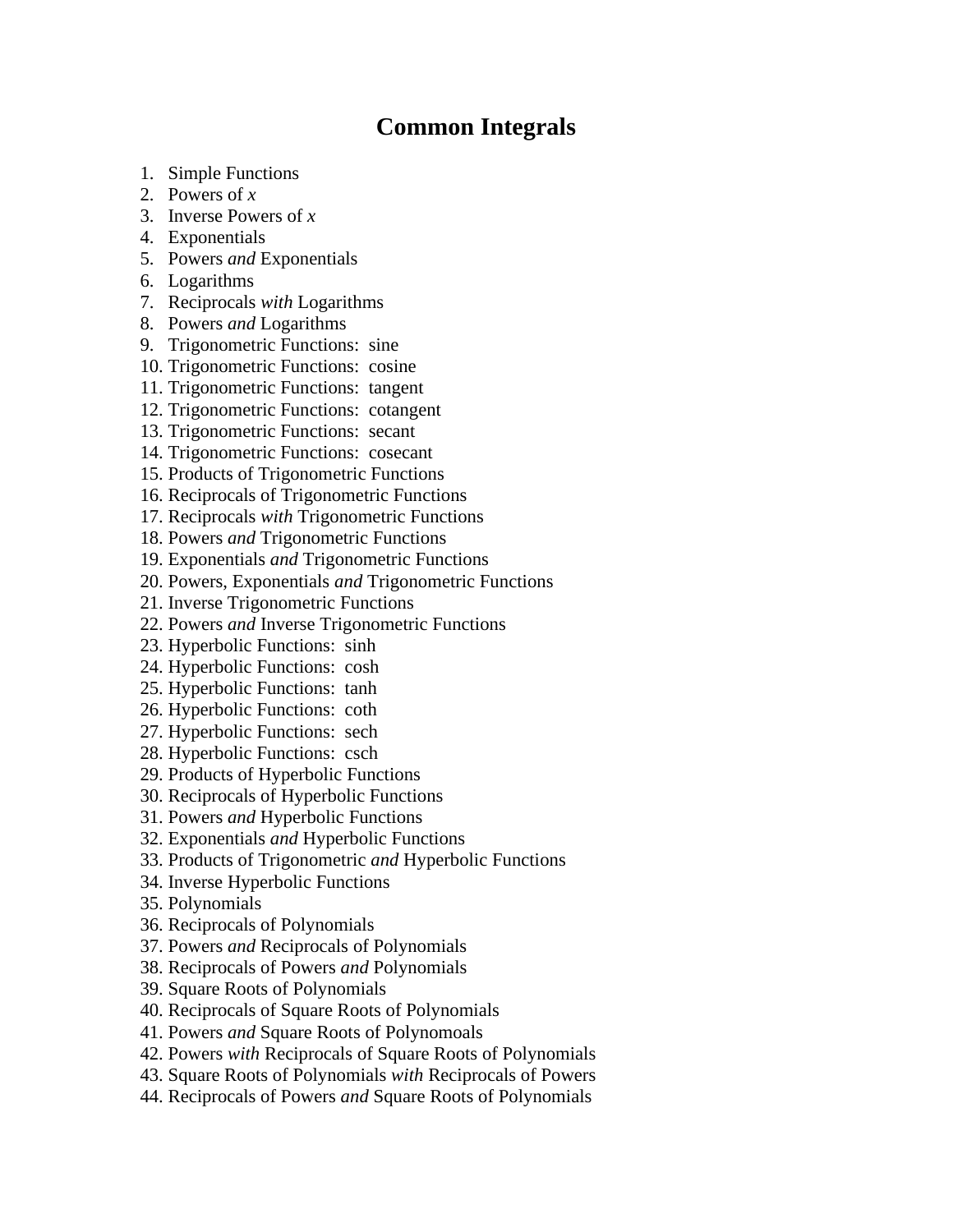#### 45. Miscellaneous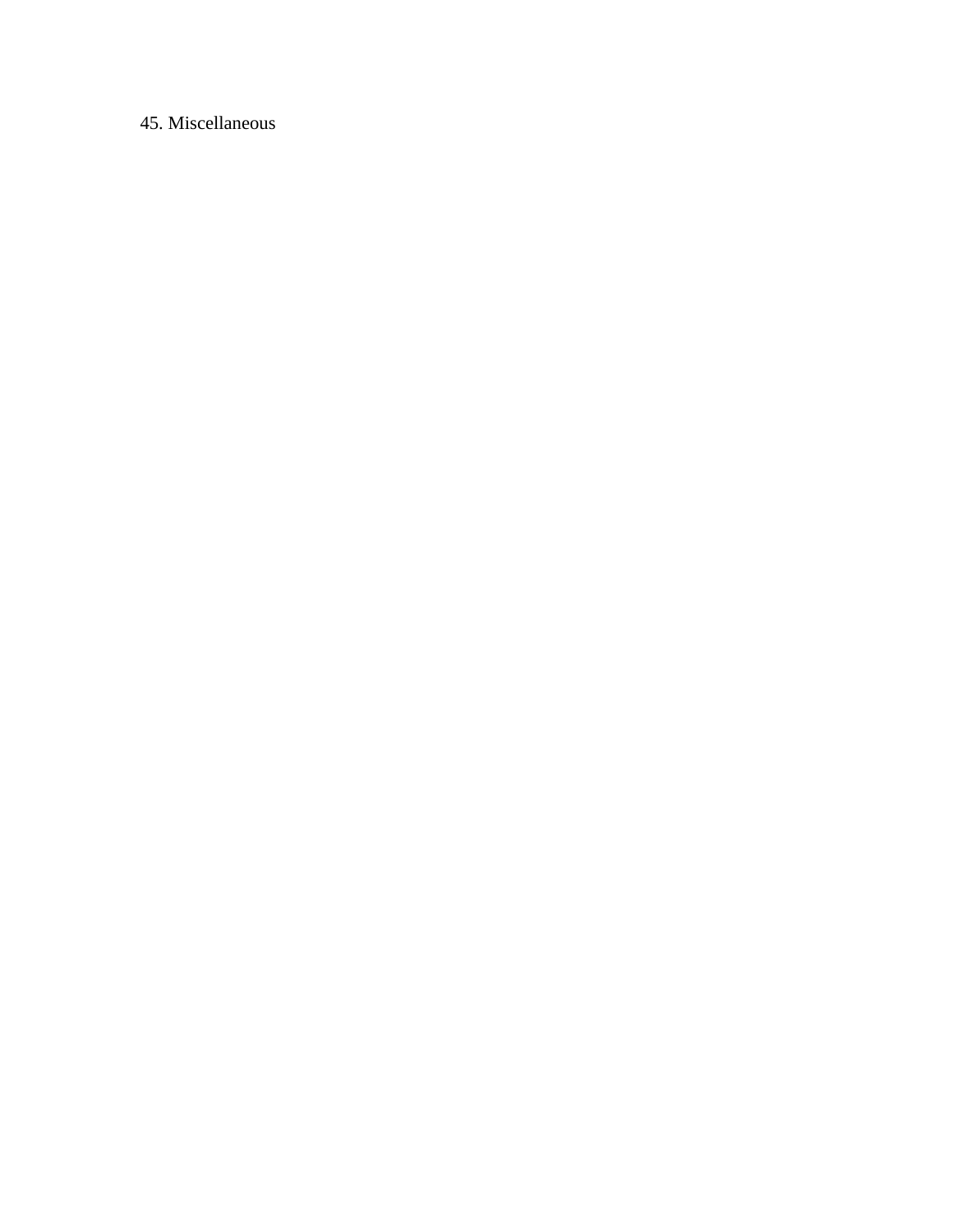# **Simple Functions**

$$
\int dx = x + C
$$

$$
\int a dx = ax + C
$$

$$
\int x dx = \frac{1}{2}x^2 + C
$$

#### **Powers of** *x*

$$
\int x^2 dx = \frac{1}{3}x^3 + C
$$

$$
\int x^n dx = \frac{1}{n+1} x^{n+1} + C, \quad n \neq -1
$$

# **Inverse Powers of** *x*

$$
\int \frac{1}{x} dx = \ln |x| + C, \quad x \neq 0
$$
  

$$
\int \frac{1}{x^n} dx = \frac{1}{1-n} x^{1-n} + C, \quad n \neq 1
$$
  

$$
\int \frac{1}{\sqrt{x}} dx = 2\sqrt{x} + C
$$

# **Exponentials**

$$
\int e^x dx = e^x + C
$$

$$
\int e^{ax} dx = \frac{1}{a} e^{ax} + C
$$

# **Powers** *and* **Exponentials**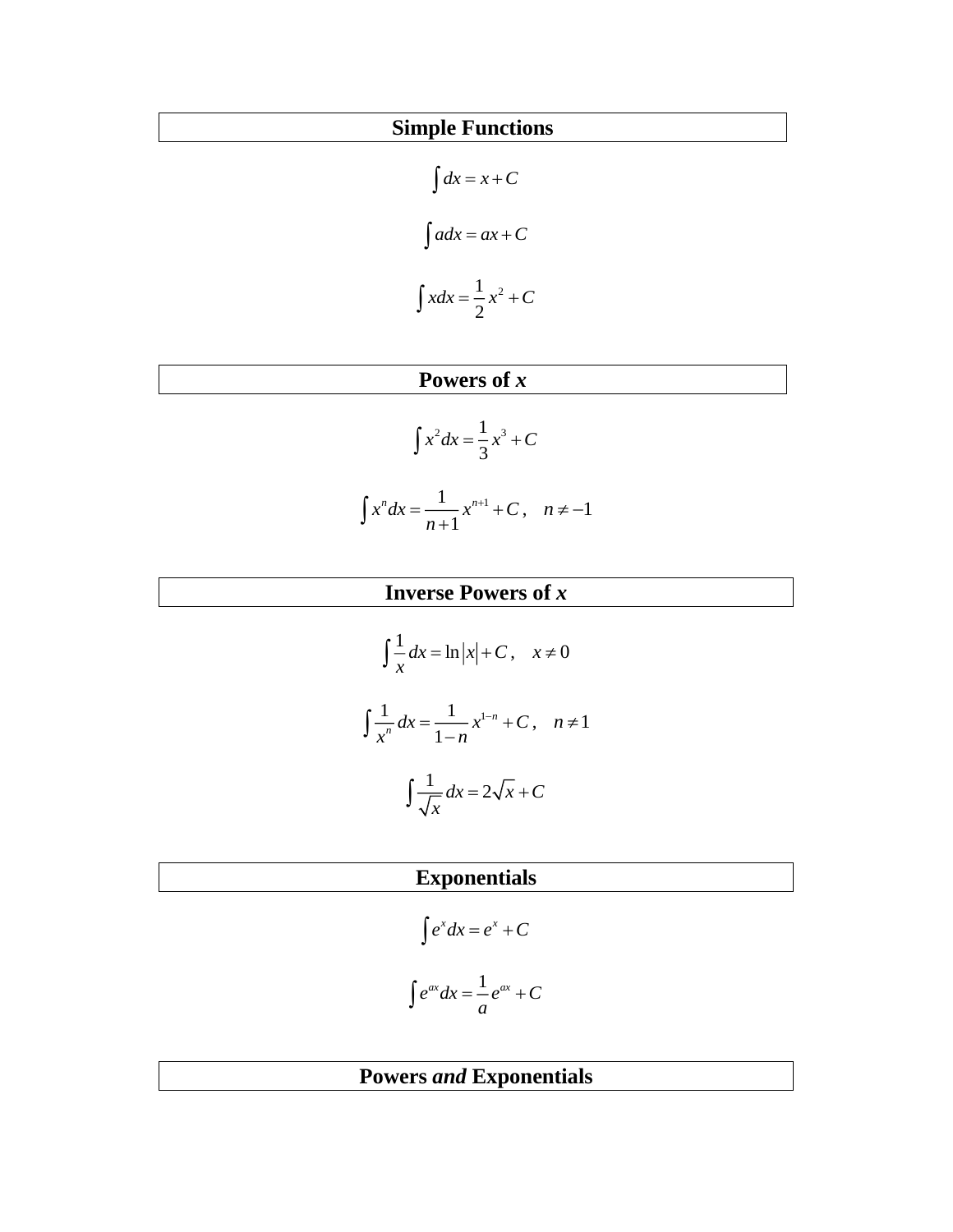$$
\int xe^{x} dx = (x-1)e^{x} + C
$$
  

$$
\int xe^{ax} dx = \frac{1}{a^{2}}e^{ax}(ax-1) + C
$$
  

$$
\int x^{2}e^{x} dx = (x^{2} - 2x + 2)e^{x} + C
$$
  

$$
\int x^{2}e^{ax} dx = \left(\frac{x^{2}}{a} - \frac{2x}{a^{2}} + \frac{2}{a^{3}}\right)e^{ax} + C
$$
  

$$
\int x^{n}e^{x} dx = x^{n}e^{x} - n\int x^{n-1}e^{x} dx + C
$$
  

$$
\int x^{n}e^{ax} dx = \frac{1}{a}(x^{n}e^{ax} - n\int x^{n-1}e^{ax} dx) + C
$$

# **Logarithms**

$$
\int \ln x dx = x \ln |x| - x + C
$$
  

$$
\int \log_a x dx = \int \frac{\ln x}{\ln a} dx = \frac{x \ln x - x}{\ln a} + C
$$
  

$$
\int \ln ax dx = x \ln ax - x + C
$$
  

$$
\int \ln (ax + b) dx = \frac{ax + b}{a} \ln (ax + b) - x + C
$$
  

$$
\int (\ln |x|)^2 dx = x (\ln |x|)^2 - 2x \ln |x| + 2x + C
$$
  

$$
\int (\ln x)^n dx = x (\ln x)^n - n \int (\ln x)^{n-1} dx + C
$$

# **Reciprocals** *with* **Logarithms**

$$
\int \frac{\ln(ax)}{x} dx = \frac{1}{2} \Big[ \ln(ax) \Big]^2 + C
$$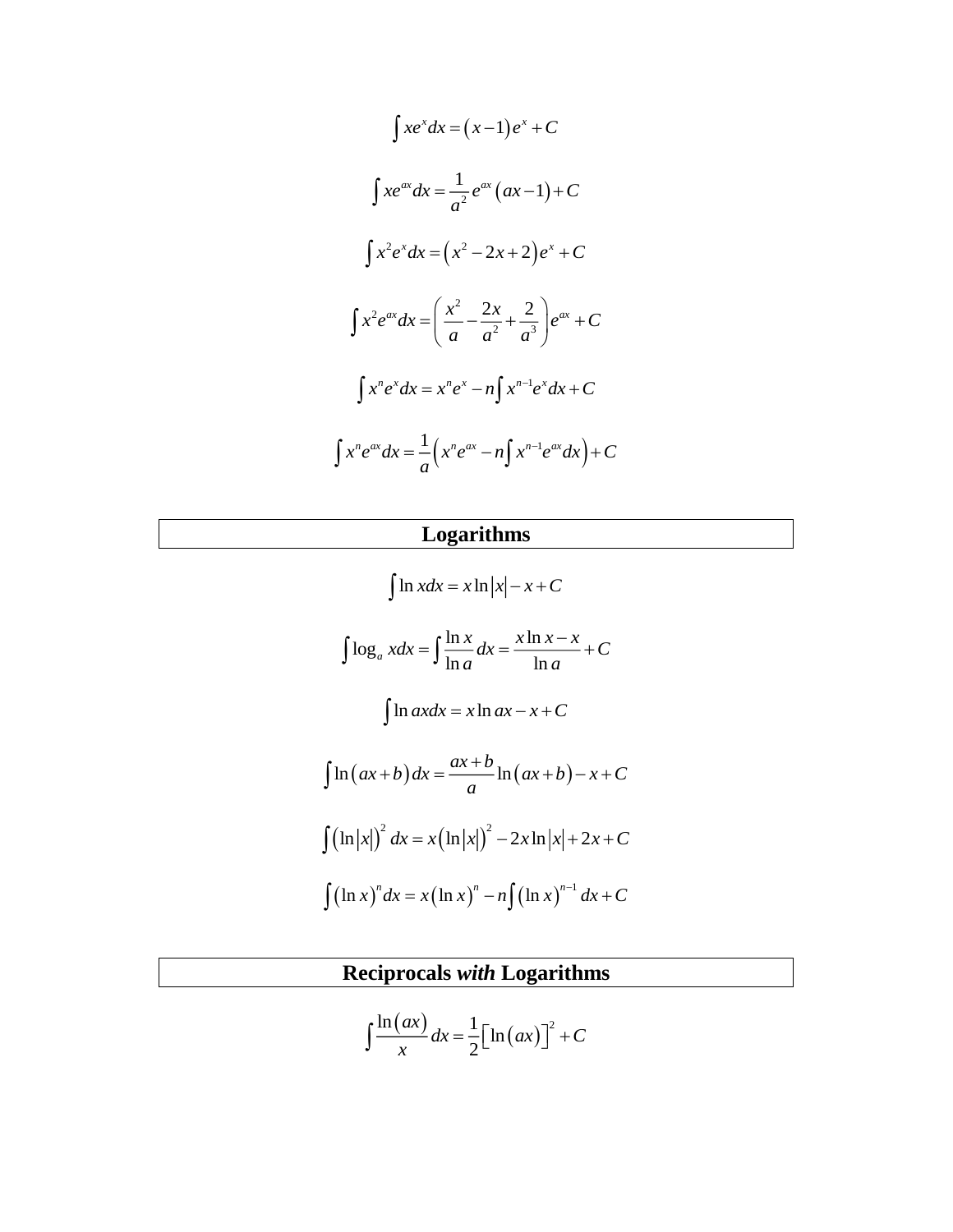$$
\int \frac{\ln^2 x}{x} dx = \frac{\ln^3 x}{3} + C
$$

$$
\int \frac{1}{x \ln x} dx = \ln |\ln x| + C
$$

# **Powers** *and* **Logarithms**

$$
\int x \ln(ax+b) dx = \frac{b}{2a}x - \frac{1}{4}x^2 + \frac{1}{2}\left(x^2 - \frac{b^2}{a^2}\right) \ln(ax+b) + C
$$
  

$$
\int x^n \ln x dx = \frac{1}{n+1}x^{n+1} \ln x - \frac{1}{(n+1)^2}x^{n+1} + C, \quad n \neq -1
$$
  

$$
\int x^n \ln(ax) dx = \frac{1}{n+1}x^{n+1} \ln(ax) - \frac{1}{(n+1)^2}x^{n+1} + C, \quad n \neq -1
$$

# **Trigonometric Functions: sine**

$$
\int \sin x dx = -\cos x + C
$$
  

$$
\int \sin ax dx = -\frac{1}{a} \cos ax + C
$$
  

$$
\int \sin^2 x dx = \frac{1}{2} x - \frac{1}{4} \sin (2x) + C
$$
  

$$
\int \sin^2 ax dx = \frac{1}{2} x - \frac{1}{4a} \sin 2ax + C
$$
  

$$
\int \sin^3 x dx = -\frac{3}{4} \cos x + \frac{1}{12} \cos (3x) + C
$$
  

$$
\int \sin^n x dx = -\frac{1}{n} \Big[ \sin^{n-1} x \cos x - (n-1) \Big] \sin^{n-2} x dx \Big] + C
$$

**Trigonometric Functions: cosine**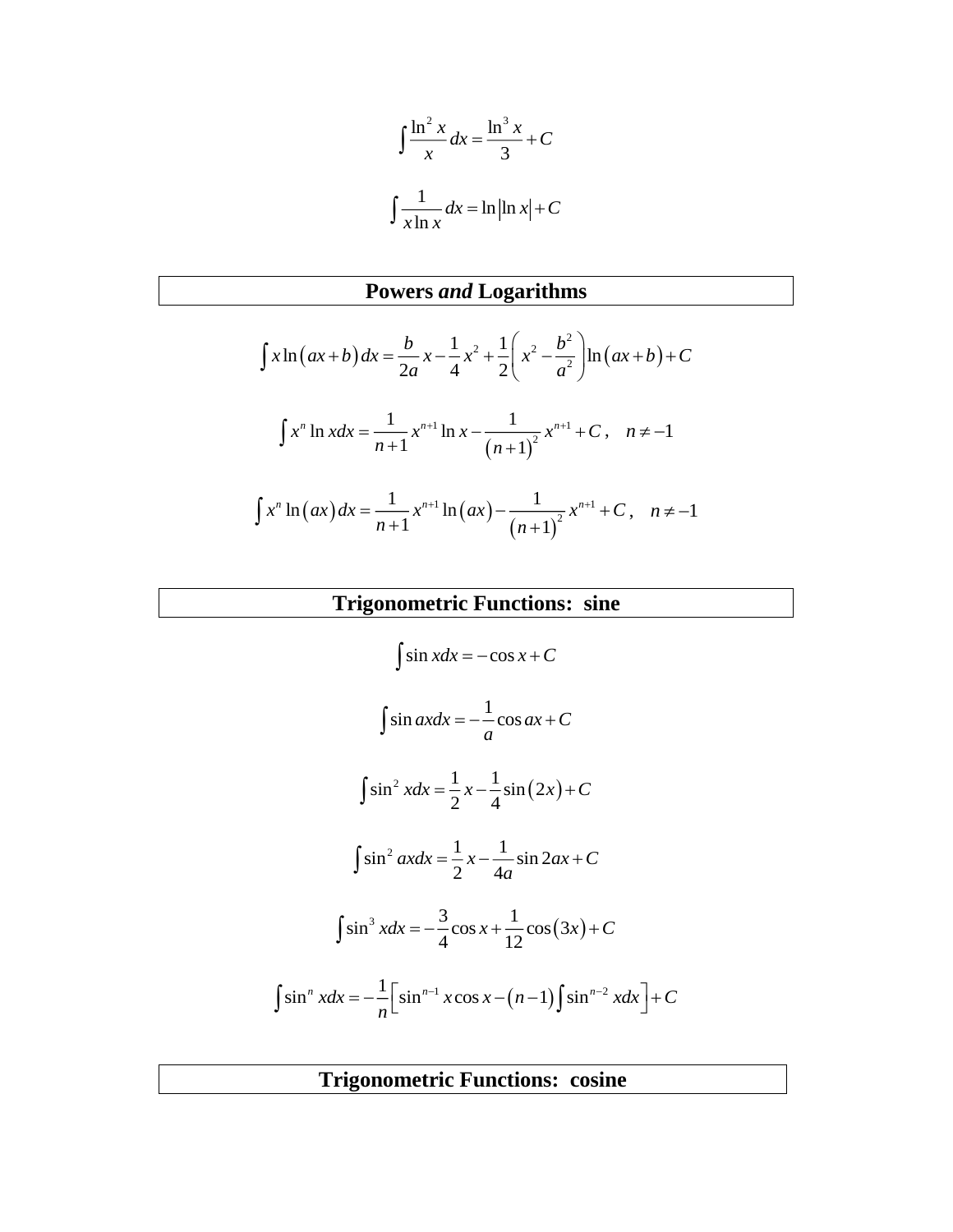$$
\int \cos x dx = \sin x + C
$$
  

$$
\int \cos ax dx = \frac{1}{a} \sin ax + C
$$
  

$$
\int \cos (ax + b) dx = \frac{1}{a} \sin (ax + b) + C
$$
  

$$
\int \cos^2 x dx = \frac{1}{2}x + \frac{1}{4} \sin 2x + C
$$
  

$$
\int \cos^2 ax dx = \frac{1}{2}x + \frac{1}{4a} \sin 2ax + C
$$
  

$$
\int \cos^3 x dx = \sin x - \frac{1}{3} \sin^3 x + C
$$
  

$$
\int \cos^n x dx = \frac{1}{n} \Big[ \cos^{n-1} x \sin x + (n-1) \Big] \cos^{n-2} x dx \Big] + C
$$

# **Trigonometric Functions: tangent**

$$
\int \tan x dx = \ln |\sec x| + C = -\ln |\cos x| + C
$$
  

$$
\int \tan ax dx = -\frac{1}{a} \ln (\cos ax) + C
$$
  

$$
\int \tan^2 x dx = \tan x - x + C
$$
  

$$
\int \tan^2 ax dx = -x + \frac{1}{a} \tan ax + C
$$
  

$$
\int \tan^3 x dx = \ln (\cos x) + \frac{1}{2} \sec^2 x + C
$$
  

$$
\int \tan^n x dx = \frac{1}{n-1} \tan^{n-1} x - \int \tan^{n-2} x dx + C
$$

**Trigonometric Functions: cotangent**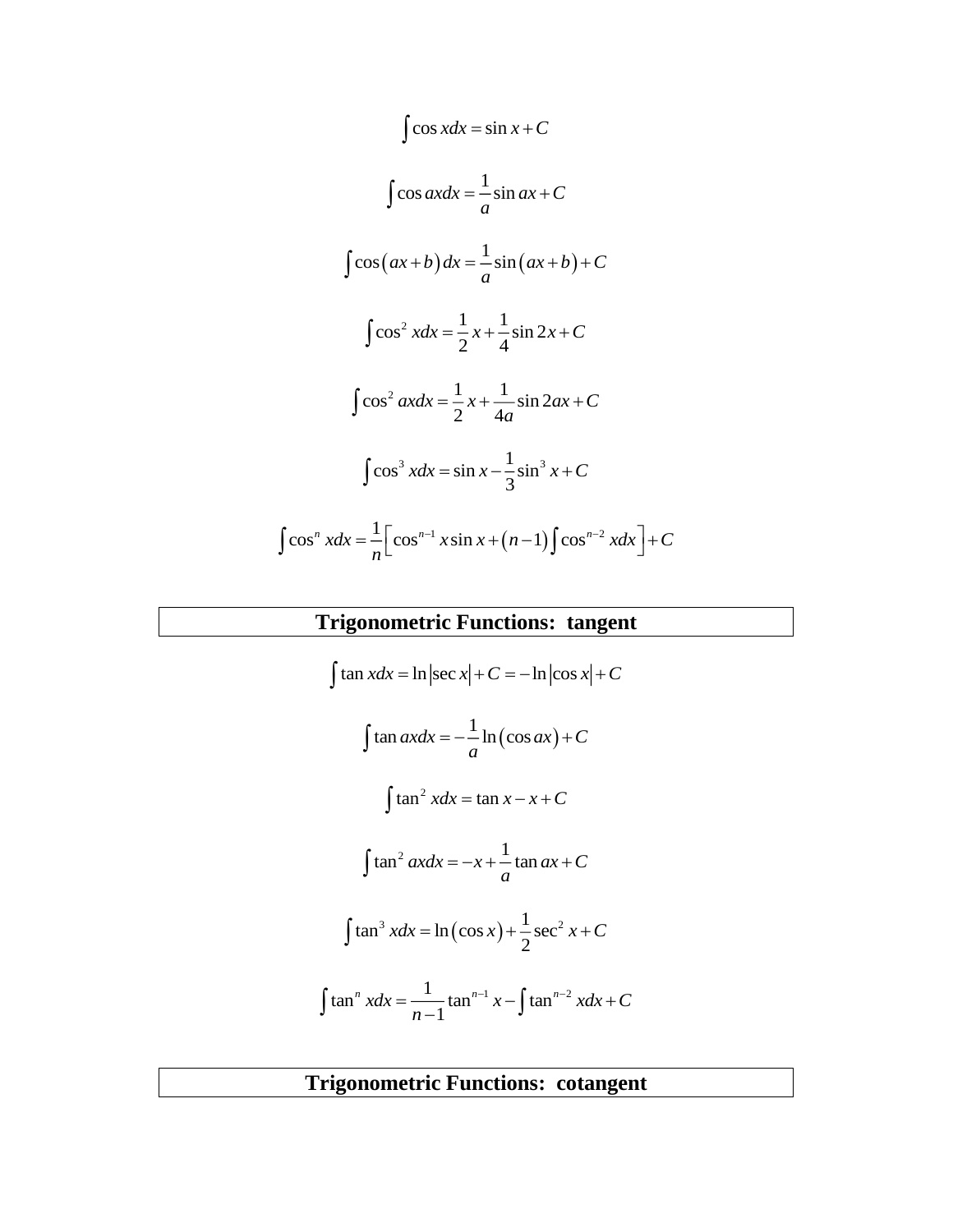$$
\int \cot x dx = \ln|\sin x| + C = -\ln|\csc x| + C
$$

$$
\int \cot ax dx = \frac{1}{a}\ln(\sin ax) + C
$$

$$
\int \cot^2 x dx = -\cot x - x + C
$$

$$
\int \cot^2 ax dx = -x - \frac{1}{a}\cot ax + C
$$

$$
\int \cot^n x dx = -\frac{1}{n-1}\cot^{n-1} x - \int \cot^{n-2} x dx + C
$$

#### **Trigonometric Functions: secant**

sec  $xdx = \ln |\sec x + \tan x| + C = \ln |\tan |\frac{x}{2} + \frac{\pi}{2}| + C = 2 |\tan^{-1}| |\tan^{-1}|$ 2 4 / 2  $\int \sec x dx = \ln |\sec x + \tan x| + C = \ln \tan \left( \frac{x}{2} + \frac{\pi}{4} \right) + C = 2 \tanh^{-1} \left( \tan \frac{x}{2} \right) + C$  $\int \sec^2 x dx = \tan x + C$  $\sec axdx = -\ln(\sec ax + \tan ax) + C$ *a*  $\int \sec ax dx = -\frac{1}{a} \ln (\sec ax + \tan ax) +$  $\sec^2 axdx = \frac{1}{a}\tan ax + C$ *a*  $\int \sec^2 ax dx = \frac{1}{a} \tan ax +$  $\sec^{n} x dx = \frac{1}{1} \int \sec^{n-2} x \tan x + (n-2) \int \sec^{n-2} x \tan x dx$ 1 *n*  $xdx =$   $\frac{1}{2}$   $\sec^{n-2} x \tan x + (n-2)$   $\sec^{n-2} x dx$   $\left|+C\right|$ *n*  $\int \sec^{n} x dx = \frac{1}{n-1} \left[ \sec^{n-2} x \tan x + (n-2) \int \sec^{n-2} x dx \right] +$ 

#### **Trigonometric Functions: cosecant**

$$
\int \csc x dx = \ln|\csc x - \cot x| + C = -\ln|\csc x + \cot x| + C = \ln\left|\tan\frac{x}{2}\right| + C
$$

$$
\int \csc ax dx = \frac{1}{a}\ln(\csc ax - \cot ax) + C
$$

$$
\int \csc^2 x dx = -\cot x + C
$$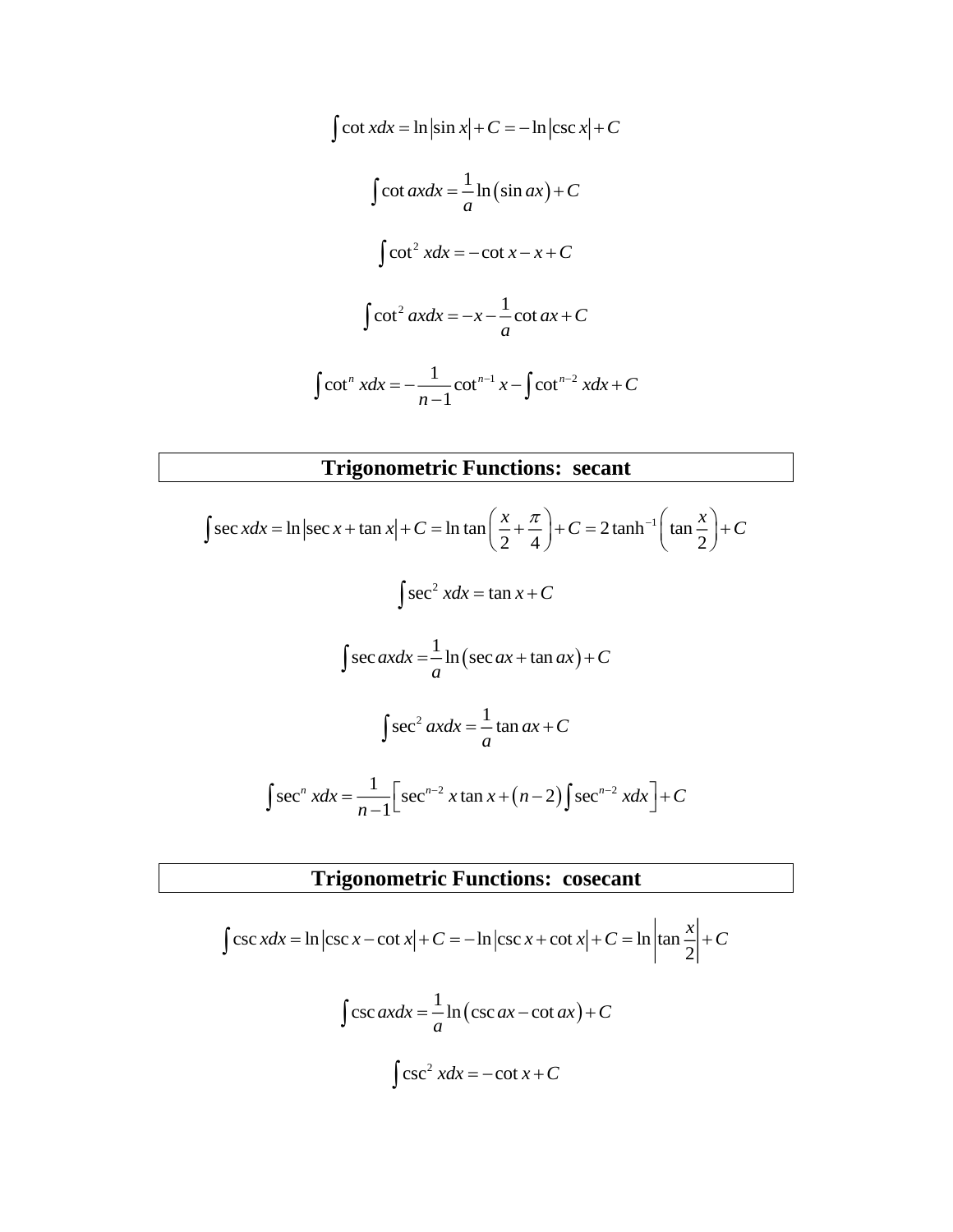$$
\int \csc^2 ax dx = -\frac{1}{a} \cot ax + C
$$
  

$$
\int \csc^3 x dx = -\frac{1}{2} \cot x \csc x + \frac{1}{2} \ln|\csc x - \cot x| + C
$$
  

$$
\int \csc^n x dx = -\frac{1}{n-1} \Big[ \csc^{n-2} x \cot x - (n-2) \int \csc^{n-2} x dx \Big] + C
$$

**Products of Trigonometric Functions**  
\n
$$
\int \sin ax \sin bx dx = \frac{1}{2} \left[ \frac{1}{(a-b)} \sin (a-b) x - \frac{1}{(a+b)} \sin (a+b) x \right] + C, \quad a \neq \pm b
$$
\n
$$
\int \frac{1}{\sin^2 ax} dx = -\frac{1}{a} \cot ax + C
$$
\n
$$
\int \sin x \cos x dx = \frac{1}{2} \sin^2 x + C
$$

$$
\int \sin ax \cos bx dx = -\frac{1}{2} \left[ \frac{1}{(a-b)} \cos (a-b) x + \frac{1}{(a+b)} \cos (a+b) x \right] + C, \quad a \neq \pm b
$$

$$
\int \sin^{m} x \cos^{n} x dx = \frac{1}{m+n} \Big[ \sin^{m+1} x \cos^{n-1} x + (n-1) \int \sin^{m} x \cos^{n-2} x dx \Big] + C
$$
  
=  $-\frac{1}{m+n} \Big[ \sin^{m-1} x \cos^{n+1} x - (m-1) \int \sin^{m-2} x \cos^{n} x dx \Big] + C$ 

$$
\int \cos ax \cos bx dx = \frac{1}{2} \left[ \frac{1}{(a+b)} \sin (a+b) x + \frac{1}{(a-b)} \sin (a-b) x \right] + C, \quad a \neq \pm b
$$
  

$$
\int \sec x \tan x dx = \sec x + C
$$
  

$$
\int \sec x \csc x dx = \ln (\tan x) + C
$$
  

$$
\int \csc x \cot x dx = -\csc x + C
$$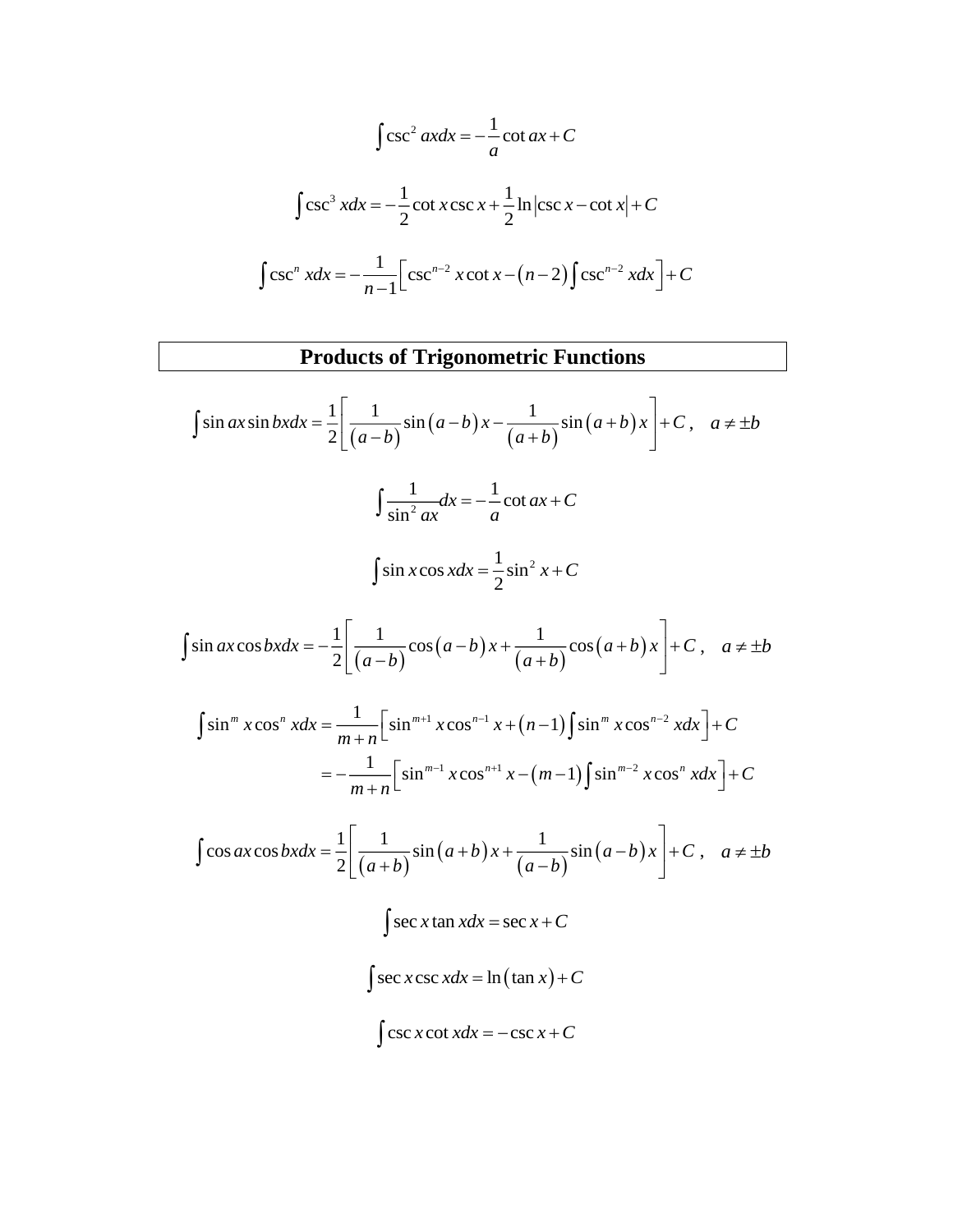# **Reciprocals of Trigonometric Functions**

$$
\int \frac{1}{\sin^n x} dx = \frac{1}{(n-1)} \left[ -\frac{\cos x}{\sin^{n-1} x} + (n-2) \int \frac{1}{\sin^{n-2} x} dx \right] + C, \quad n \neq 1
$$
  

$$
\int \frac{1}{\sin x \cos x} dx = \ln(\tan x) + C
$$
  

$$
\int \frac{1}{\cos^2 ax} dx = \frac{1}{a} \tan ax + C
$$
  

$$
\int \frac{1}{\cos^n x} dx = \frac{1}{(n-1)} \left[ \frac{\sin x}{\cos^{n-1} x} + (n+2) \int \frac{1}{\cos^{n-2} x} dx \right] + C, \quad n \neq 1
$$

# **Reciprocals** *with* **Trigonometric Functions**

$$
\int \frac{1}{1+\sin ax} dx = \frac{1}{a} \tan\left(\frac{\pi}{4} - \frac{a}{2}x\right) + C
$$
  

$$
\int \frac{1}{1+\cos ax} dx = \frac{1}{a} \tan\frac{a}{2}x + C
$$
  

$$
\int \frac{1}{1+\tan ax} dx = \frac{1}{2} \left[x + \frac{1}{a} \ln\left(\cos ax + \sin ax\right)\right] + C
$$

$$
\int \frac{1}{a\sin cx + b\cos cx} dx = \frac{1}{c\sqrt{a^2 + b^2}} \ln\left\{\tan\frac{1}{2}\left[ cx + \tan^{-1}\left(\frac{b}{a}\right) \right] \right\} + C
$$

## **Powers** *and* **Trigonometric Functions**

$$
\int x \sin x dx = \sin x - x \cos x + C
$$

$$
\int x \sin ax dx = \frac{1}{a^2} \sin ax - \frac{1}{a} x \cos ax + C
$$

$$
\int x^2 \sin x dx = -x^2 \cos x + 2x \sin x + 2 \cos x + C
$$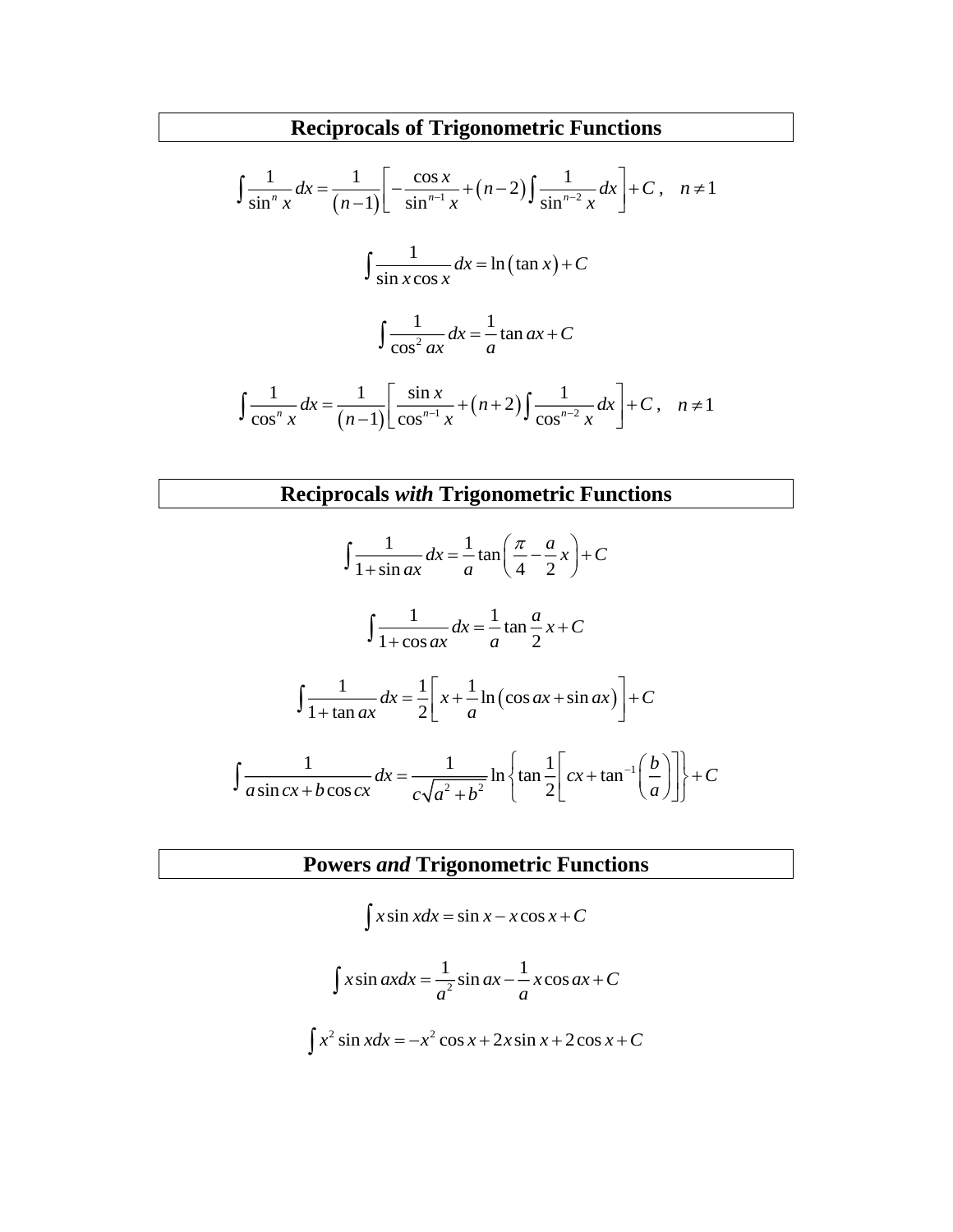$$
\int x^2 \sin(ax) dx = \frac{2}{a^2} x \sin(ax) + \frac{2 - a^2 x^2}{a^3} \cos(ax) + C
$$
  

$$
\int x^n \sin x dx = -x^n \cos x + n \int x^{n-1} \cos x dx + C
$$
  

$$
\int x^n \sin(ax) dx = -\frac{1}{a} x^n \cos(ax) + \frac{n}{a} \int x^{n-1} \cos(ax) dx + C
$$
  

$$
\int x \cos x dx = \cos x + x \sin x + C
$$
  

$$
\int x \cos ax dx = \frac{1}{a^2} \cos ax + \frac{1}{a} x \sin ax + C
$$
  

$$
\int x^2 \cos x dx = x^2 \sin x + 2x \cos x - 2 \sin x + C
$$
  

$$
\int x^2 \cos(ax) dx = \frac{2}{a^2} x \cos(ax) + \frac{a^2 x^2 - 2}{a^3} \sin(ax) + C
$$
  

$$
\int x^n \cos x dx = x^n \sin x - n \int x^{n-1} \sin x dx + C
$$
  

$$
\int x^n \cos(ax) dx = \frac{1}{a} x^n \sin(ax) - \frac{n}{a} \int x^{n-1} \sin(ax) dx + C
$$

# **Exponentials** *and* **Trigonometric Functions**

$$
\int e^x \sin x dx = \frac{1}{2} e^x (\sin x - \cos x) + C
$$
  

$$
\int e^{ax} \sin bx dx = \frac{1}{a^2 + b^2} e^{ax} (a \sin bx - b \cos bx) + C
$$
  

$$
\int e^x \cos x dx = \frac{1}{2} e^x (\cos x + \sin x) + C
$$
  

$$
\int e^{ax} \cos bx dx = \frac{1}{a^2 + b^2} e^{ax} (a \cos bx + b \sin bx) + C
$$

# **Powers, Exponentials** *and* **Trigonometric Functions**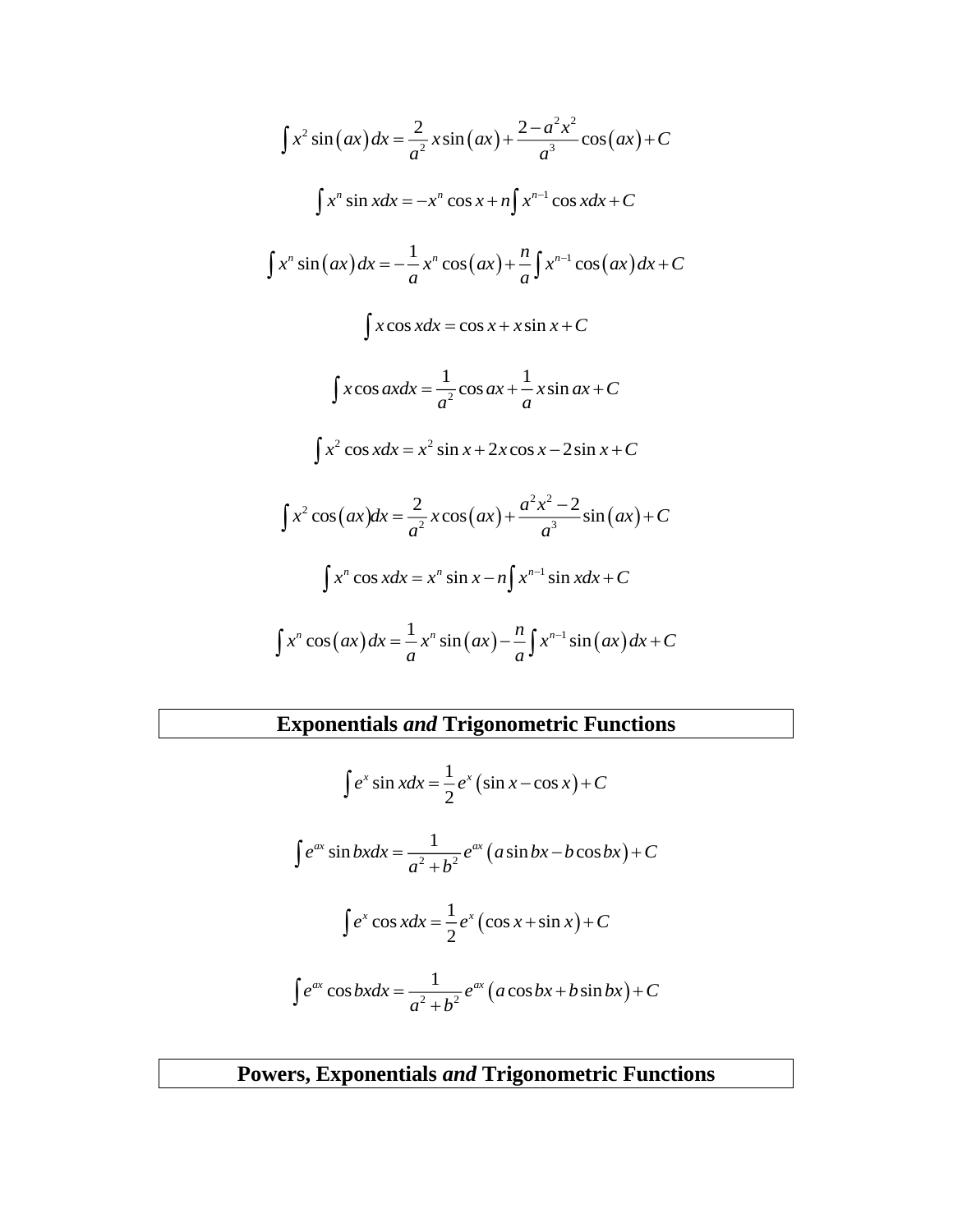$$
\int xe^x \sin x dx = \frac{1}{2} e^x (x \sin x - x \cos x + \cos x) + C
$$
  

$$
\int xe^x \cos x dx = \frac{1}{2} e^x (x \sin x + x \cos x - \sin x) + C
$$

# **Inverse Trigonometric Functions**

$$
\int \sin^{-1} x dx = x \sin^{-1} x + \sqrt{1 - x^2} + C
$$
  

$$
\int \sin^{-1} ax dx = x (\sin^{-1} ax) + \frac{1}{a} \sqrt{1 - a^2 x^2} + C
$$
  

$$
\int \cos^{-1} x dx = x \cos^{-1} x - \sqrt{1 - x^2} + C
$$
  

$$
\int \cos^{-1} ax dx = x (\cos^{-1} ax) - \frac{1}{a} \sqrt{1 - a^2 x^2} + C
$$
  

$$
\int \tan^{-1} x dx = x \tan^{-1} x - \frac{1}{2} \ln (x^2 + 1) + C
$$
  

$$
\int \tan^{-1} ax dx = x \tan^{-1} ax + \frac{1}{2a} \ln (1 + a^2 x^2) + C
$$
  

$$
\int \cot^{-1} x dx = x \cot^{-1} x + \frac{1}{2} \ln (x^2 + 1) + C
$$
  

$$
\int \sec^{-1} x dx = x \sec^{-1} x - \ln |x + \sqrt{x^2 - 1}| + C
$$
  

$$
\int \csc^{-1} x dx = x \csc^{-1} x + \ln |x + \sqrt{x^2 - 1}| + C
$$

# **Powers** *and* **Inverse Trigonometric Functions**

$$
\int x \sin^{-1} x dx = \frac{1}{4} \left[ \left( 2x^2 - 1 \right) \sin^{-1} x + x \sqrt{1 - x^2} \right] + C
$$
  

$$
\int x \cos^{-1} x dx = \frac{1}{4} \left[ \left( 2x^2 - 1 \right) \cos^{-1} x - x \sqrt{1 - x^2} \right] + C
$$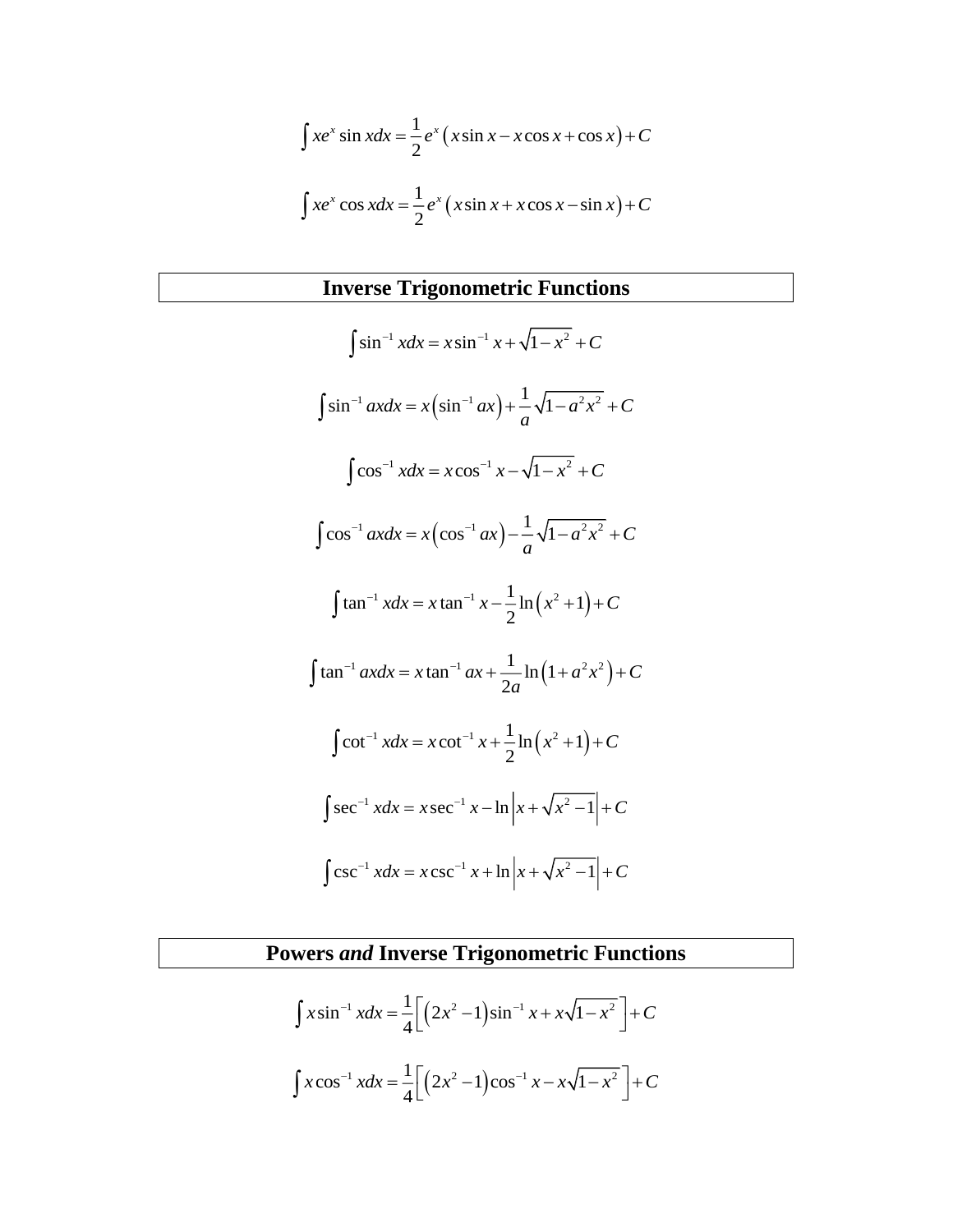#### **Hyperbolic Functions: sinh**

$$
\int \sinh x dx = \cosh x + C
$$

$$
\int \sinh ax dx = \frac{1}{a} \cosh ax + C
$$

$$
\int \sinh^2 x dx = \frac{1}{4} \sinh 2x - \frac{1}{2} x + C
$$

## **Hyperbolic Functions: cosh**

 $\int \cosh x dx = \sinh x + C$ 

$$
\int \cosh ax dx = \frac{1}{a} \sinh ax + C
$$

$$
\int \cosh^2 x dx = \frac{1}{4} \sinh 2x + \frac{1}{2} x + C
$$

#### **Hyperbolic Functions: tanh**

$$
\int \tanh x dx = \ln(\cosh x) + C
$$

$$
\int \tanh ax dx = \frac{1}{a} \ln(\cosh ax) + C
$$

$$
\int \tanh^{n} (ax) dx = -\frac{1}{a(n-1)} \tanh^{n-1} (ax) + \int \tanh^{n-2} (ax) dx + C, \quad n \neq 1
$$

$$
\int \tanh^{2} x dx = x - \tanh x + C
$$

**Hyperbolic Functions: coth**

 $\int \coth x dx = \ln(\sinh x) + C$ ,  $x > 0$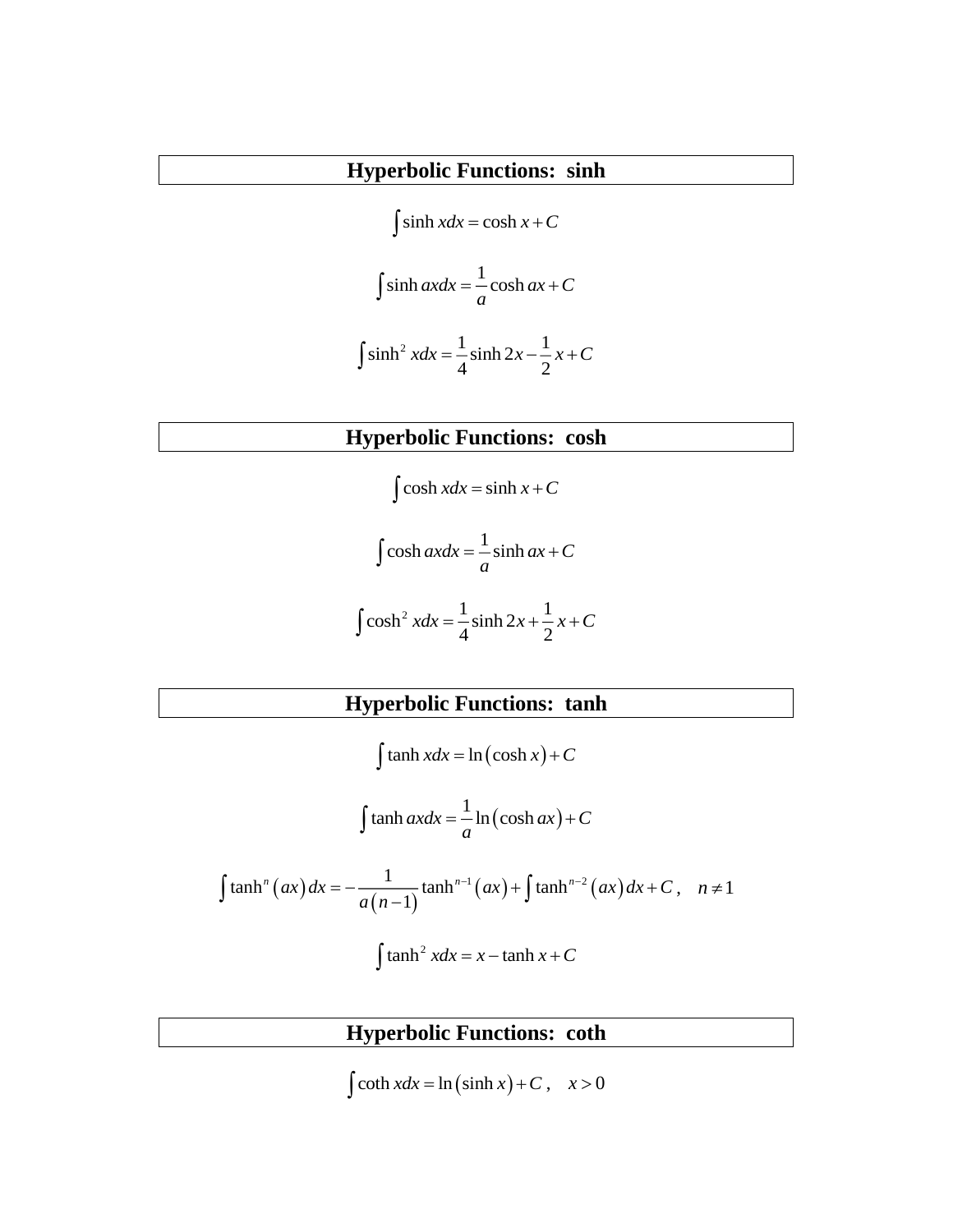$$
\int \coth ax dx = \frac{1}{a} \ln \left[ \sinh(ax) \right] + C
$$
  

$$
\int \coth^{n} (ax) dx = -\frac{1}{a(n-1)} \coth^{n-1} (ax) + \int \coth^{n-1} (ax) dx + C, \quad n \neq 1
$$

# **Hyperbolic Functions: sech**

$$
\int \operatorname{sech} x dx = \tan^{-1} \left( \sinh x \right) + C
$$

$$
\int \operatorname{sech} ax dx = \frac{2}{a} \tan^{-1} \left[ \tanh \left( \frac{a}{2} x \right) \right] + C
$$

$$
\int \operatorname{sech}^2 x dx = \tanh x + C = -\coth^{-1}(\cosh x) + C
$$

# **Hyperbolic Functions: csch**

$$
\int \operatorname{csch} x dx = \ln \left| \tanh \left( \frac{1}{2} x \right) \right| + C
$$
  

$$
\int \operatorname{csch} ax dx = \frac{1}{a} \ln \left[ \tanh \left( \frac{a}{2} x \right) \right] + C
$$
  

$$
\int \operatorname{csch}^2 x dx = -\coth x + C
$$

# **Products of Hyperbolic Functions**

$$
\int \sinh x \cosh x dx = \frac{1}{2} \cosh^2 x + C
$$

$$
\int \sinh (ax) \cosh (ax) dx = \frac{-2ax + \sinh (2ax)}{4a} + C
$$

$$
\int \sinh (ax) \cosh (bx) dx = \frac{b \cosh (bx) \sinh (ax) - a \cosh (ax) \sinh (bx)}{b^2 - a^2} + C
$$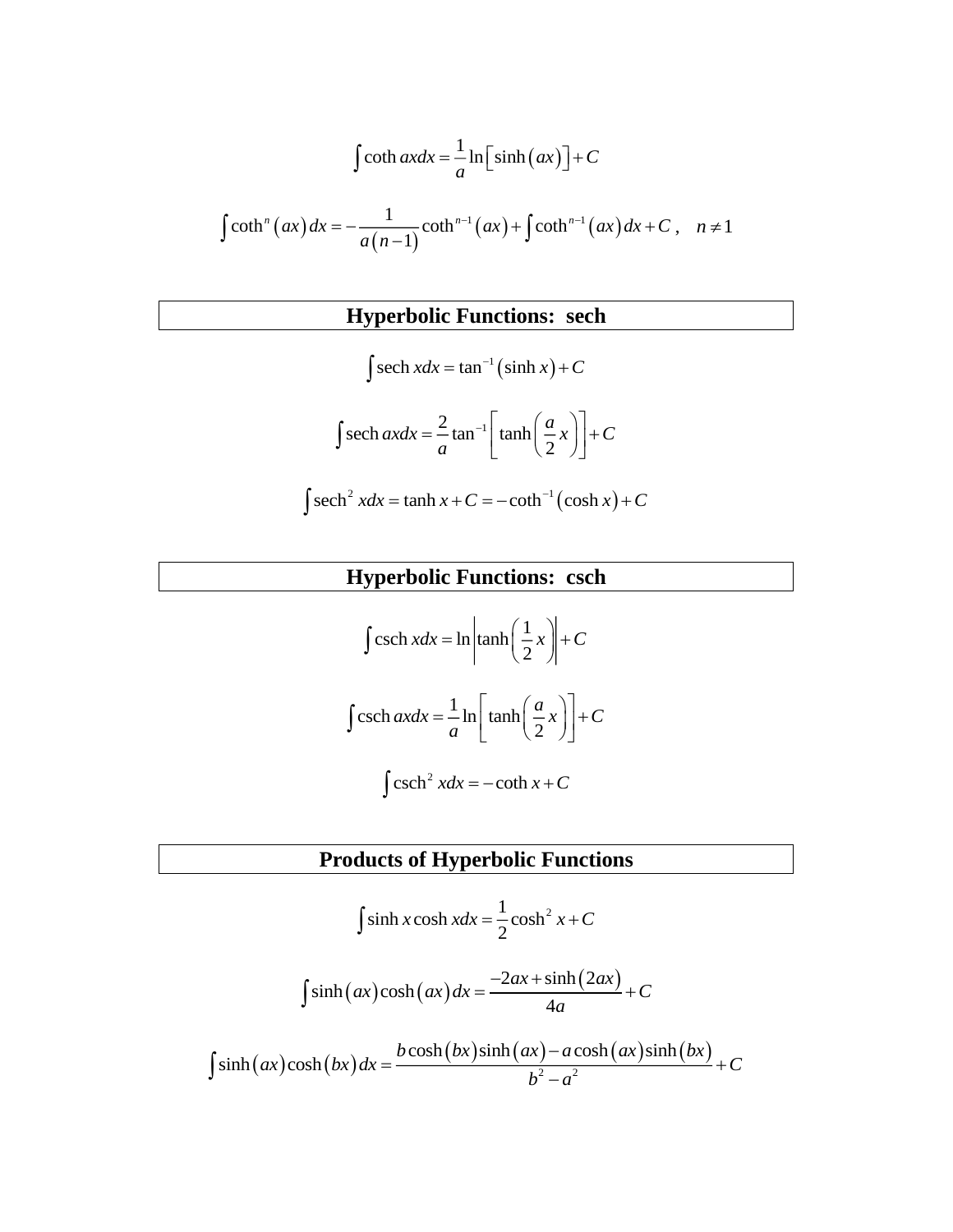$\int \operatorname{sech} x \tanh x dx = -\operatorname{sech} x + C$ 

 $\int \text{csch } x \text{coth } x dx = -\text{csch } x + C$ 

## **Reciprocals of Hyperbolic Functions**

$$
\int \frac{1}{\sinh^{n}(ax)} dx = \frac{\cosh(ax)}{a(n-1)\sinh^{n-1}(ax)} - \frac{n-2}{n-1} \int \frac{1}{\sinh^{n-2}(ax)} dx + C, \quad n \neq 1
$$

$$
\int \frac{1}{\cosh(ax)} dx = \frac{2}{a} \tan^{-1} e^{ax} + C
$$

$$
\int \frac{1}{\cosh^{n}(ax)} dx = \frac{\sinh(ax)}{a(n-1)\cosh^{n-1}(ax)} + \frac{n-2}{n-1} \int \frac{1}{\cosh^{n-2}(ax)} dx + C, \quad n \neq 1
$$

#### **Powers** *and* **Hyperbolic Functions**

$$
\int x \sinh x dx = x \cosh x - \sinh x + C
$$

$$
\int x \sinh(ax) dx = \frac{1}{a} x \cosh(ax) - \frac{1}{a^2} \sinh(ax) + C
$$

 $\int x \cosh x dx = x \sinh x - \cosh x + C$ 

$$
\int x \cosh(ax) dx = \frac{1}{a} x \sinh(ax) - \frac{1}{a^2} \cosh(ax) + C
$$

$$
\int x^2 \cosh(ax) dx = -\frac{2x \cosh(ax)}{a^2} + \left(\frac{x^2}{a} + \frac{2}{a^3}\right) \sinh(ax) + C
$$

# **Exponentials** *and* **Hyperbolic Functions**

$$
\int e^{ax} \sinh bx dx = \frac{1}{a^2 - b^2} e^{ax} (a \sinh bx - b \cosh bx) + C , \quad a \neq b
$$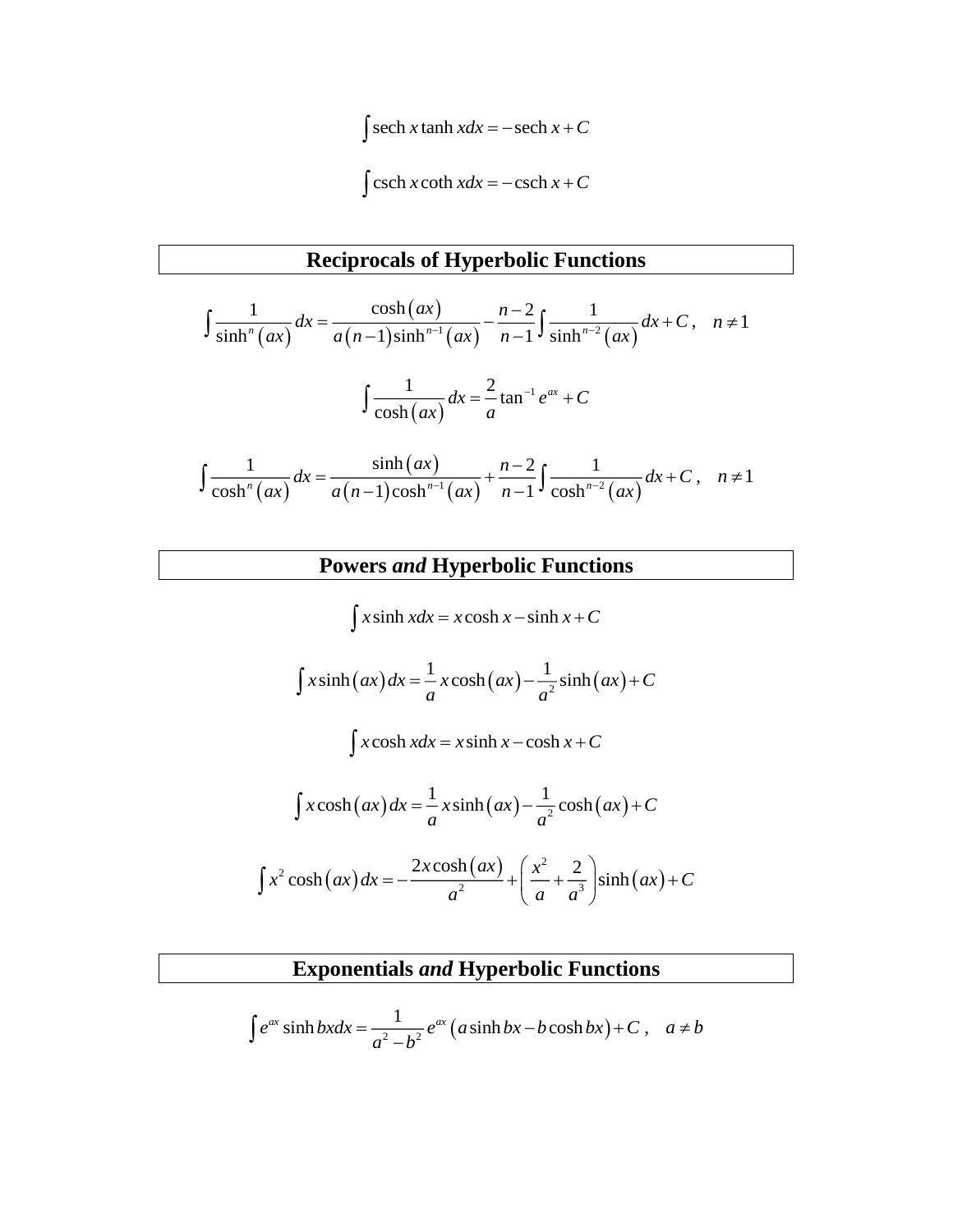$$
\int e^{ax} \cosh bx dx = \frac{1}{a^2 - b^2} e^{ax} (a \cosh bx - b \sinh bx) + C \,, \quad a \neq b
$$

#### **Products of Trigonometric** *and* **Hyperbolic Functions**  $(ax)$ sinh $(bx)$  $(bx) \sin(ax) - a \cos(ax) \sinh(bx)$ 2.12  $\cosh(bx)\sin(a x) - a\cos(a x)\sinh$ sin ( $ax$ ) sinh  $b \cosh(bx) \sin(a x) - a \cos(a x) \sinh(bx)$ *ax bx dx C*  $a^2 + b$  $=\frac{v \cos((\alpha x) \sin((\alpha x) - \alpha \cos((\alpha x) \sin((\alpha x))))}{\alpha}+$  $\int \sin(ax)\sinh(bx)dx = \frac{b\cosh(bx)\sin(ax)}{a^2 +}$  $(ax) \cosh(bx)$  $(ax) \cosh(bx) + b \sin(ax) \sinh(bx)$ 2.12  $\cos(ax)\cosh(bx) + b\sin(ax)\sinh$ sin (*ax*) cosh  $a \cos(ax) \cosh(bx) + b \sin(ax) \sinh(bx)$  $ax \log h(bx) dx =$   $\frac{c^{n} - c^{n}}{2} + C$  $a^2 + b$  $=\frac{-a\cos(ax)\cosh(bx)+b\sin(ax)\sinh(bx)}{b}+$  $\int \sin(ax) \cosh(bx) dx = \frac{-a \cos(ax) \cosh(ax)}{a^2 + a^2}$  $(ax) \cosh(bx)$  $\frac{(ax)\cosh(bx)+b\cos(ax)\sinh(bx)}{a^2+b^2}$  $\frac{a^2 + b^2}{a^2 + b^2}$ <br>sin(ax)cosh(bx)+bcos(ax)sinh  $cos(ax) cosh$  $\frac{a^2 + b^2}{a^2 + b^2}$ <br>a sin(ax)cosh(bx)+bcos(ax)sinh(bx) *a<sup>2</sup>* + *b<sup>2</sup>*<br>*ax*)cosh  $(bx)dx = \frac{a\sin(ax)\cosh(bx) + b\cos(ax)\sinh(bx)}{a^2 + b^2} + C$  $\frac{ax}{a^2+b}$ +  $a^2 + b^2$ <br> $\int \cos(ax)\cosh(bx)dx = \frac{a\sin(ax)\cosh(bx) + b\cos(ax)\sinh(bx)}{a^2 + b^2} + C$  $(ax)$ sinh $(bx)$  $(ax) \cosh(bx) + a \sin(ax) \sinh(bx)$ 2. 12  $\cos(ax)\cosh(bx) + a\sin(ax)\sinh$  $\cos(ax)\sinh$  $b \cos(a x) \cosh(b x) + a \sin(a x) \sinh(b x)$  $ax$ *dx*  $\frac{dx}{dx} = \frac{1}{x}$  $a^2 + b$  $=\frac{b\cos(ax)\cosh(bx)+a\sin(ax)\sinh(bx)}{b}+$  $\int \cos(ax)\sinh(bx)dx = \frac{b\cos(ax)\cosh(bx)+b\cos(ax)}{a^2+1}$

#### **Inverse Hyperbolic Functions**

$$
\int \sinh^{-1} ax dx = x \sinh^{-1} ax - \frac{\sqrt{a^2 x^2 + 1}}{a} + C
$$
  

$$
\int \cosh^{-1} ax dx = x \cosh^{-1} ax - \frac{\sqrt{ax - 1} \sqrt{ax + 1}}{a} + C
$$
  

$$
\int \tanh^{-1} ax dx = x \tanh^{-1} ax + \frac{\ln(1 - a^2 x^2)}{2a} + C
$$
  

$$
\int \coth^{-1} ax dx = x \coth^{-1} ax + \frac{\ln(1 - a^2 x^2)}{2a} + C
$$
  

$$
\int \operatorname{sech}^{-1} ax dx = x \operatorname{sech}^{-1} ax - \frac{2}{a} \tan^{-1} \sqrt{\frac{1 - ax}{1 + ax}} + C
$$
  

$$
\int \operatorname{csch}^{-1} ax dx = x \operatorname{csch}^{-1} ax + \frac{1}{a} \coth^{-1} \left( \frac{\sqrt{1 + a^2 x^2}}{ax} \right) + C
$$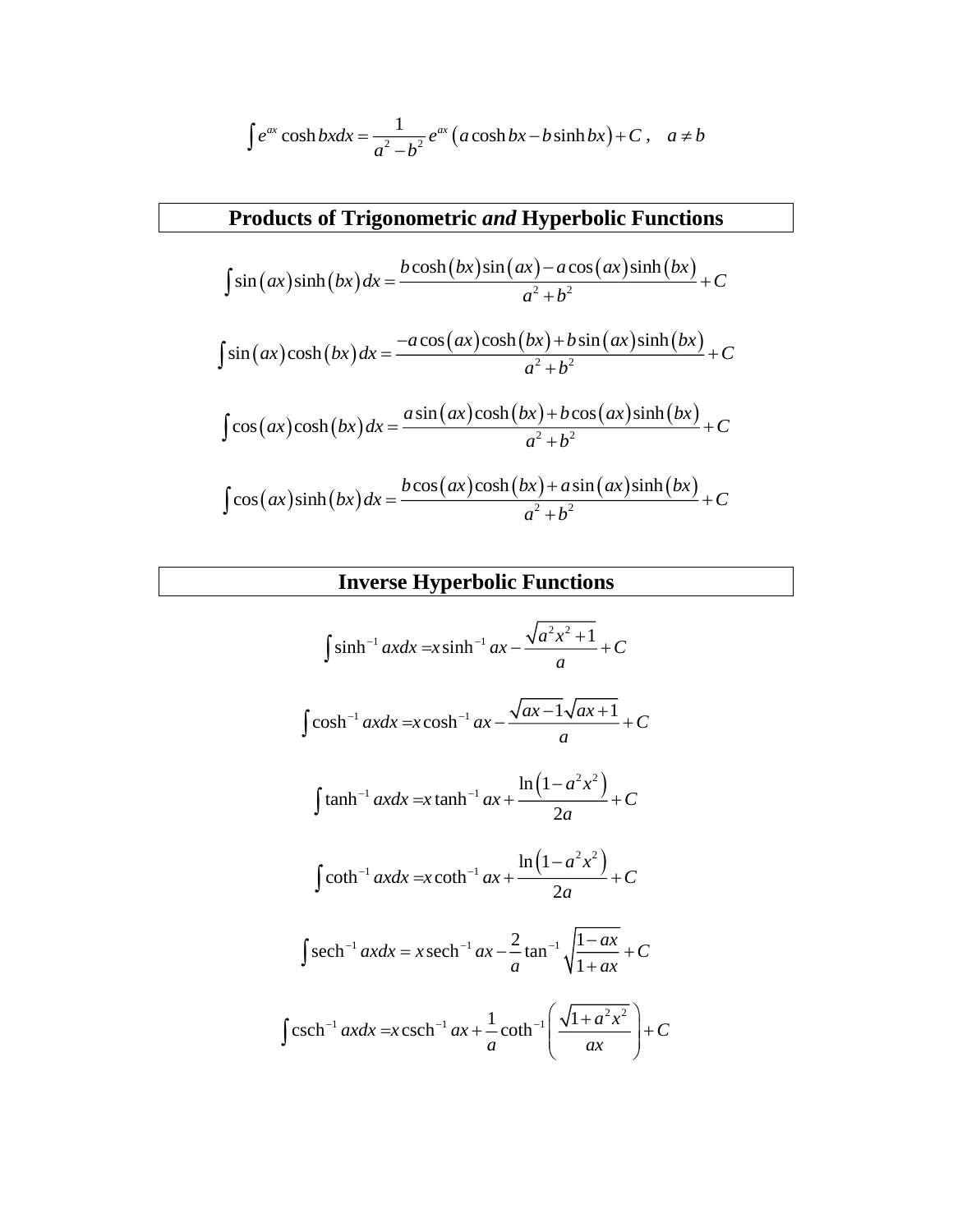#### **Polynomials**

$$
\int (a+bx)^n dx = \frac{1}{b(n+1)} (a+bx)^{n+1} + C, \quad n \neq -1
$$

#### **Reciprocals of Polynomials**

$$
\int \frac{1}{a+bx} dx = \frac{1}{b} \ln |a+bx| + C
$$
  

$$
\int \frac{1}{(a+bx)^2} dx = -\frac{1}{b(a+bx)} + C
$$
  

$$
\int \frac{1}{(a+bx)^n} dx = -\frac{1}{(n-1)b(a+bx)^{n-1}} + C, \quad n \neq 1
$$
  

$$
\int \frac{1}{1+x^2} dx = \tan^{-1} x + C
$$
  

$$
\int \frac{1}{a^2 + x^2} dx = \frac{1}{a} \tan^{-1} \frac{x}{a} + C, \quad a \neq 0
$$
  

$$
\int \frac{1}{1-x^2} dx = \tanh^{-1} x + C
$$
  

$$
\int \frac{1}{a^2 - x^2} dx = \frac{1}{2a} \ln \left| \frac{a+x}{a-x} \right| + C = \frac{1}{a} \tanh^{-1} \frac{x}{a} + C, \quad x^2 < a^2
$$

**Powers** *and* **Reciprocals of Polynomials**

2  $\frac{x}{b^2}dx = \frac{1}{b^2} \Big[ a + bx - a \ln |a + bx| \Big] + C$  $\int \frac{x}{a+bx} dx = \frac{1}{b^2} \Big[ a + bx - a \ln |a+bx| \Big] + C$  $(a^2+x^2)$ 2 2 1 ln 2  $\frac{x}{2}dx = -\ln(a^2 + x^2) + C$ *a x*  $= - \ln (a^2 + x^2) +$  $\int \frac{x}{a^2+1}$  $(a+bx)^2$   $b^2$  $\frac{x}{dx} = \frac{1}{x} \left| \frac{a}{1} + \ln|a| + bx \right| + C$  $a + bx$ <sup>2</sup>  $b^2 | a + bx$  $\int \frac{x}{(a+bx)^2} dx = \frac{1}{b^2} \left[ \frac{a}{a+bx} + \ln|a+bx| \right] +$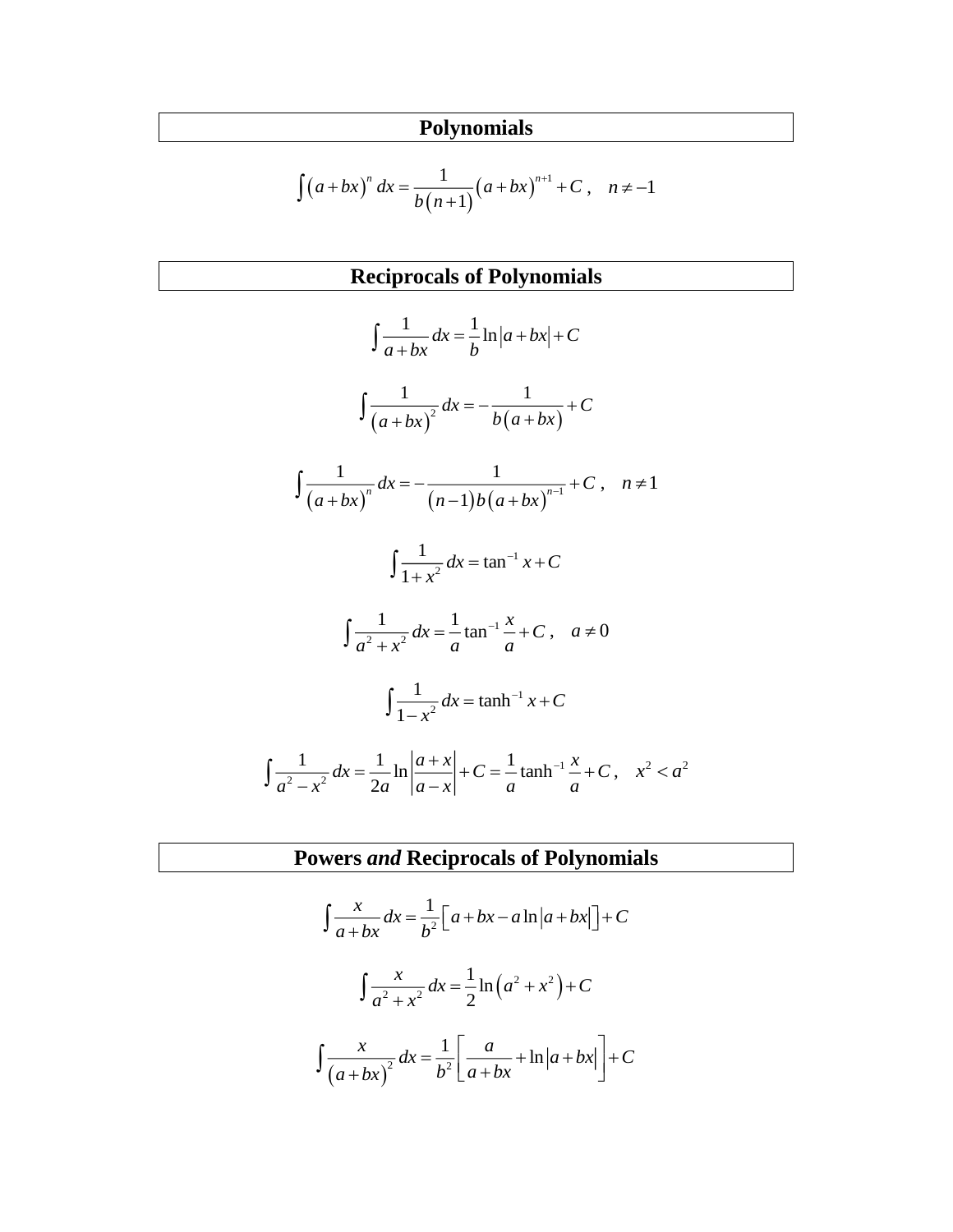$$
\int \frac{x}{(a+bx)^3} dx = -\frac{a+2bx}{2b^2(a+bx)^2} + C
$$
  

$$
\int \frac{x^2}{a+bx} dx = \frac{1}{b^3} \left[ \frac{1}{2} (a+bx)^2 - 2a(a+bx) + a^2 \ln|a+bx| \right] + C
$$
  

$$
\int \frac{x^2}{a^2 + x^2} dx = x - a \tan^{-1} \left( \frac{x}{a} \right) + C
$$
  

$$
\int \frac{x^2}{(a+bx)^2} dx = \frac{1}{b^3} \left[ a + bx - \frac{a^2}{a+bx} - 2a \ln|a+bx| \right] + C
$$
  

$$
\int \frac{x^3}{a^2 + x^2} dx = \frac{1}{2} \left[ x^2 - a^2 \ln(a^2 + x^2) \right] + C
$$

# **Reciprocals of Powers** *and* **Polynomials**

$$
\int \frac{1}{x(a+bx)} dx = \frac{1}{a} \ln \left| \frac{x}{a+bx} \right| + C
$$
  

$$
\int \frac{1}{x^2(a+bx)} dx = -\frac{1}{ax} + \frac{b}{a^2} \ln \left| \frac{a+bx}{x} \right| + C
$$
  

$$
\int \frac{1}{x(a^2+x^2)} dx = \frac{1}{2a^2} \ln \left( \frac{x^2}{a^2+x^2} \right) + C
$$
  

$$
\int \frac{1}{x(a+bx)^2} dx = \frac{1}{a(a+bx)} + \frac{1}{a^2} \ln \left| \frac{x}{a+bx} \right| + C
$$

# **Square Roots of Polynomials**

$$
\int \sqrt{ax + b} \, dx = \left(\frac{2b}{3a} + \frac{2x}{3}\right) \sqrt{ax + b} + C
$$
\n
$$
\int \sqrt{a^2 + x^2} \, dx = \frac{x}{2} \sqrt{a^2 + x^2} + \frac{a^2}{2} \ln \left| x + \sqrt{a^2 + x^2} \right| + C
$$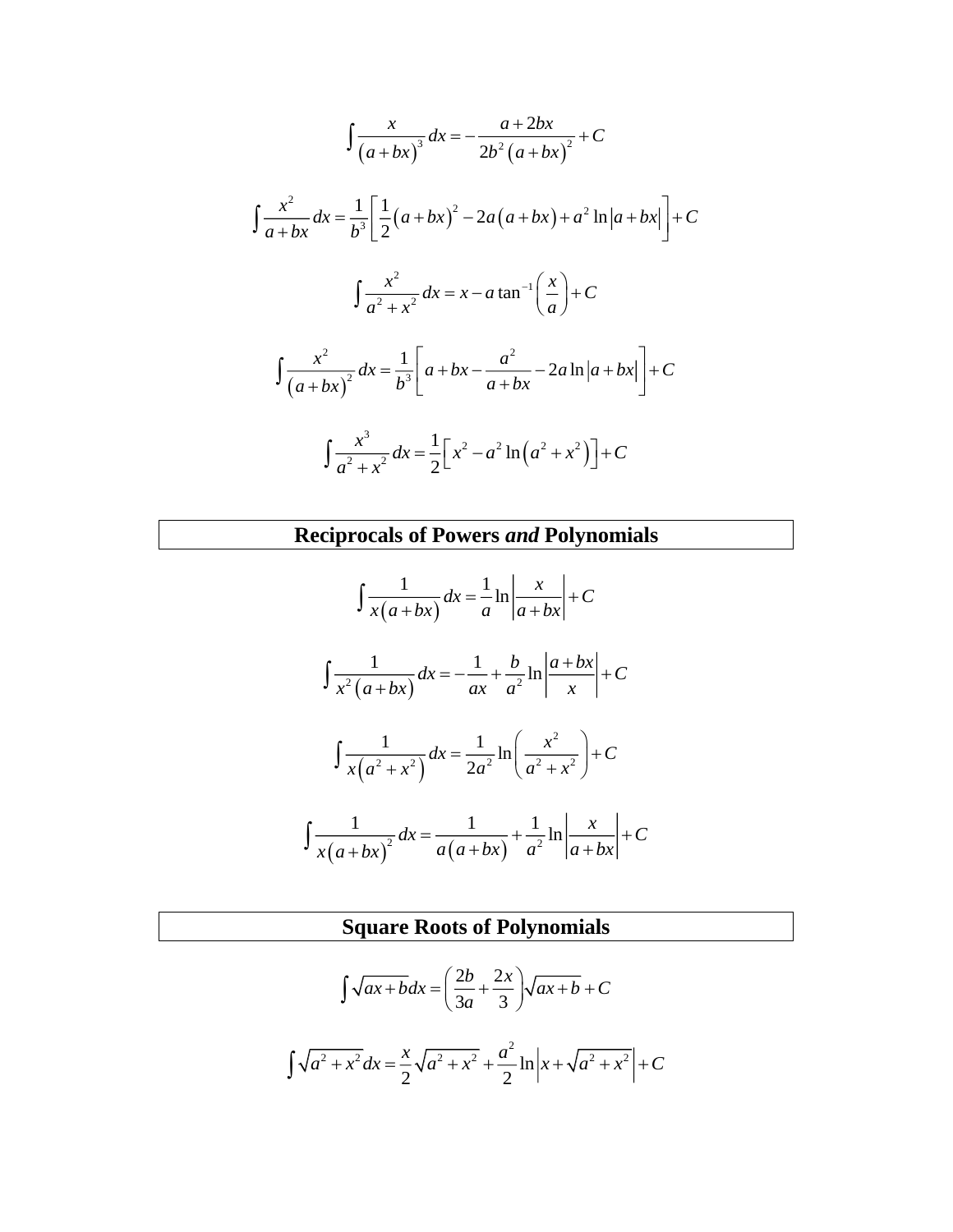$$
\int \sqrt{a^2 - x^2} dx = \frac{x}{2} \sqrt{a^2 - x^2} + \frac{a^2}{2} \sin^{-1} \frac{x}{a} + C , \quad |x| < a
$$

$$
\int \sqrt{x^2 - a^2} dx = \frac{x}{2} \sqrt{x^2 - a^2} - \frac{a^2}{2} \ln|x + \sqrt{x^2 - a^2}| + C
$$

# **Reciprocals of Square Roots of Polynomials**

$$
\int \frac{1}{\sqrt{ax+b}} dx = \frac{2\sqrt{ax+b}}{a} + C
$$
  

$$
\int \frac{1}{\sqrt{1-x^2}} dx = \sin^{-1} x + C
$$
  

$$
\int \frac{1}{\sqrt{1+x^2}} dx = \sin^{-1} x + C
$$
  

$$
\int \frac{1}{\sqrt{x^2-1}} dx = \cosh^{-1} x + C
$$
  

$$
\int \frac{1}{\sqrt{a^2-x^2}} dx = \ln\left(x + \sqrt{a^2+x^2}\right) + C = \sinh^{-1}\left(\frac{x}{a}\right) + C
$$
  

$$
\int \frac{1}{\sqrt{a^2-x^2}} dx = \sin^{-1}\left(\frac{x}{a}\right) + C, \quad a > |x|
$$
  

$$
\int \frac{1}{\sqrt{x^2-a^2}} dx = \ln|x + \sqrt{x^2-a^2}| + C, \quad |x| > a > 0
$$

**Powers** *and* **Square Roots of Polynomials**

$$
\int x\sqrt{ax+bdx} = \frac{2(3ax-2b)\sqrt{(ax+b)^3}}{15a^2} + C
$$

$$
\int x\sqrt{a^2 + x^2} dx = \frac{1}{3}(a^2 + x^2)^{\frac{3}{2}} + C
$$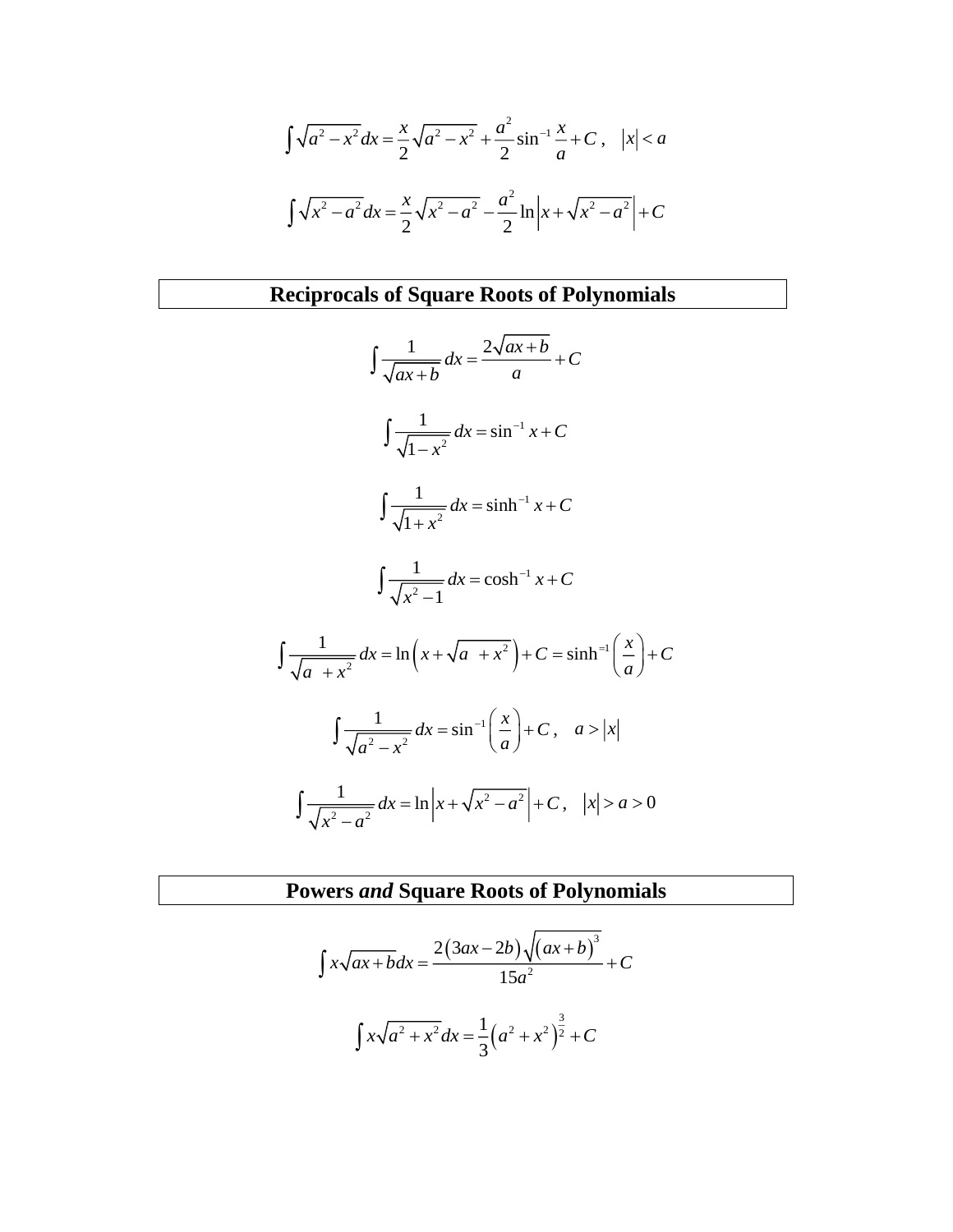$$
\int x\sqrt{x^2 - a^2} dx = \frac{1}{3} (x^2 - a^2)^{\frac{3}{2}} + C
$$

**Powers** *with* **Reciprocals of Square Roots of Polynomials**

$$
\int \frac{x}{\sqrt{a^2 \pm x^2}} dx = \pm \sqrt{a^2 \pm x^2} + C
$$
  

$$
\int \frac{x}{\sqrt{x^2 - a^2}} dx = \sqrt{x^2 - a^2} + C
$$
  

$$
\int \frac{x^2}{\sqrt{a^2 - x^2}} dx = -\frac{1}{2} x \sqrt{a^2 - x^2} - \frac{1}{2} a^2 \tan^{-1} \left( \frac{x \sqrt{a^2 - x^2}}{x^2 - a^2} \right) + C
$$
  

$$
\int \frac{x^2}{\sqrt{x^2 - a^2}} dx = \frac{1}{2} x \sqrt{x^2 - a^2} + \frac{1}{2} \ln \left( x + \sqrt{x^2 - a^2} \right) + C
$$
  

$$
\int \frac{x^2}{\sqrt{a^2 + x^2}} dx = \frac{1}{2} x \sqrt{a^2 + x^2} - \frac{1}{2} \ln \left( x + \sqrt{a^2 + x^2} \right) + C
$$

**Square Roots of Polynomials** *with* **Reciprocals of Powers**

$$
\int \frac{\sqrt{ax+b}}{x} dx = 2\sqrt{ax+b} + b \int \frac{1}{x\sqrt{ax+b}} dx + C
$$
  

$$
\int \frac{\sqrt{a^2 + x^2}}{x} dx = \sqrt{a^2 + x^2} - a \ln \left| \frac{a + \sqrt{a^2 + x^2}}{x} \right| + C
$$

$$
\int \frac{\sqrt{a^2 - x^2}}{x} dx = \sqrt{a^2 - x^2} - a \ln \left| \frac{a + \sqrt{a^2 - x^2}}{x} \right| + C
$$

$$
\int \frac{\sqrt{x^2 - a^2}}{x} dx = \sqrt{x^2 - a^2} - a \cos^{-1}\left(\frac{a}{x}\right) + C, \quad 0 < a < |x|
$$

**Reciprocals of Powers** *and* **Square Roots of Polynomials**